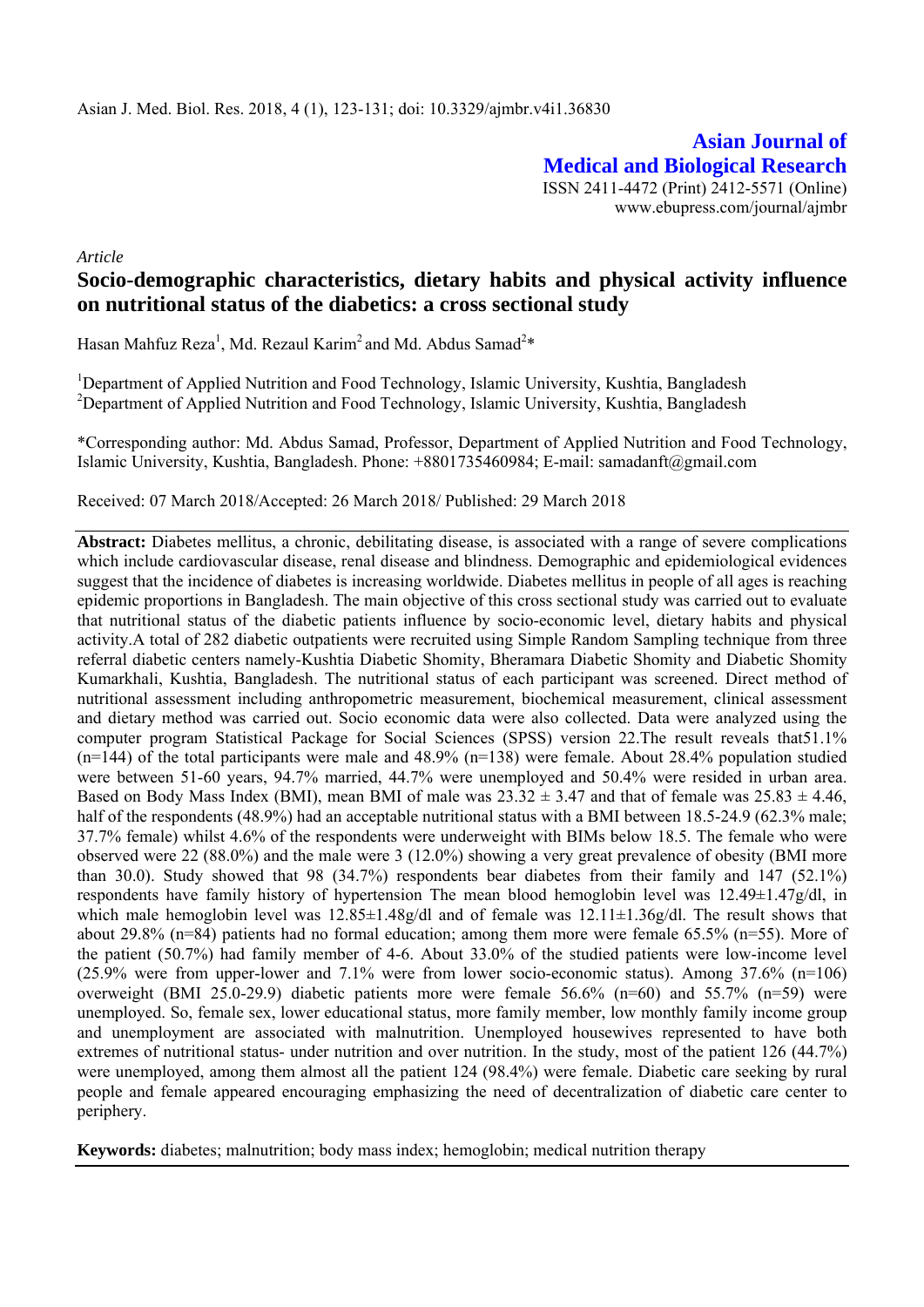#### **1. Introduction**

Diabetes is a chronic condition characterized by hyperglycemia. It is caused by deficient insulin production, resistance to insulin action or a combination of both (Alberti and Zimmet, 1998). It is accompanied in many cases by secondary alteration of fat and protein metabolism resulting in an array of physical disorder. Diabetes therefore, is a metabolic disease that can be well under control and reasonably managed with proper care, though it cannot be cured once it occurs (Thomas, 2005). Diabetes may present with characteristics symptoms such as polyuria, polydipsia, weight loss with sometimes polyphagia and blurred vision. Impairment of growth and susceptibility to certain infections may also accompany with chronic state of hyperglycemia. Acute lifethreating consequences of diabetes are hyperglycemia with ketoacidosis or non-ketotic hyperosmolar syndrome (JakJervell, 2000). Diabetes mellitus can lead to long term complications many of which can be fatal, if not prevented and all of which have the potential to reduce quality of life for people with diabetes (Journal of American Medical Association, JAMA, 2002). The underlying pathophysiology and management of both forms are different; a common feature is development of long-term micro and macro vascular complications such as retinopathy, nephropathy macro vascular disease peripheral and autonomic neuropathy. These complications are associated with increased morbidity and mortality (DCCT, 1993). Malnutrition is still a devastating problem in certain parts of the world although proportion and absolute number of chronically under-nourished people have declined. Under-nutrition remains as a serious problem among poor families and of under-developed nations, resulting from consumption of poor diet over a long period of time (Awan, 1997). Protein energy malnutrition has been a common health problem of the third world (Khan *et al.,* 1990). Malnutrition has many adverse consequences. It is often argued that a malnourished is mentally and physically fatigued. He or she lacks in curiosity and is irresponsive to environmental situation. He is also frequently attacked by illness leading to higher absenteeism which is considered as another cause for poor performance (Berg, 1969). A proper diet is a fundamental element of therapy in all diabetic individuals. A diet recommended for a diabetic patient is, in fact a "balanced diet" for anyone. A balanced meal is a combination of carbohydrates, fats, proteins and fibers appropriate for the individual. A diet plan should be individualized according to his/her needs; it must be simple to understand and easy to follow. The primary goal of medical nutrition therapy of diabetics is to achieve metabolic control in order to prevent short-term and long-term complications of diabetes mellitus. Therefore the aims of nutritional intervention should include not only optimum control of blood glucose levels but also normalization of lipids and lipoprotein concentrations and blood pressure. The recent dietary recommendations of the American Diabetes Association for diabetics include an individualized approach based upon the diabetes management goals of each patient that takes into consideration preference of the patient and control of hyperglycemia and dyslipidemia. In consideration of the composition of the diet, besides a low saturated (high carbohydrate diet, a high monounsaturated fat diet may also be recommended (Grag, 1996). Intake of trans-fatty acids and cholesterol should be restricted and alcohol should be completely avoided in diabetic with dyslipidemia. Protein intakes should be between 15-20% of the total energy intake. Fiber rich sources of complex carbohydrates are preferred over refined sugars. The diet should be wholesome and provide the dietary allowances of all vitamins and minerals (www.bamboweb, 2005). A survey of nutritional status should show the relationship between food and nutrients, their use in the body and general health. It may be good, fair or poor, depending on the body ability to utilize these (Overt, 1980). Nutritional assessment is the process whereby the state of nutritional health of an individual or group of individuals is determined. Nutritional status is commonly assessed by anthropometric measurement, clinical examinations for ascertaining nutritional deficiencies and also biochemical assessment (J Am, 1969). In the present context, it is more important to assess the nutritional status of diabetes patients. As such the present study was undertaken to assess the nutritional status in relation to clinical presentations, anthropometrical measurements, hemoglobin level and dietary pattern of diabetes patients on three selected Diabetic centers in Kushtia district, Bangladesh.

## **2. Materials and Methods**

## **2.1. Study area and period**

The out-patient department based study was carried out at Kushtia Diabetic Shomity, Bheramara Diabetic Shomity and Diabetic Shomity Kumarkhali, Kushtia, Bangladesh. This descriptive cross-sectional study was carried out to evaluate that nutritional status of the diabetic patients influence by socio-economic level, dietary habits and physical activity from three diabetic centers, Kushtia during the period from August 2016 to July 2017. Total 282diabetes patients from both sexes (n = 282; 144 men and 138 women) were selected for the study by using Simple Random Sampling Technique.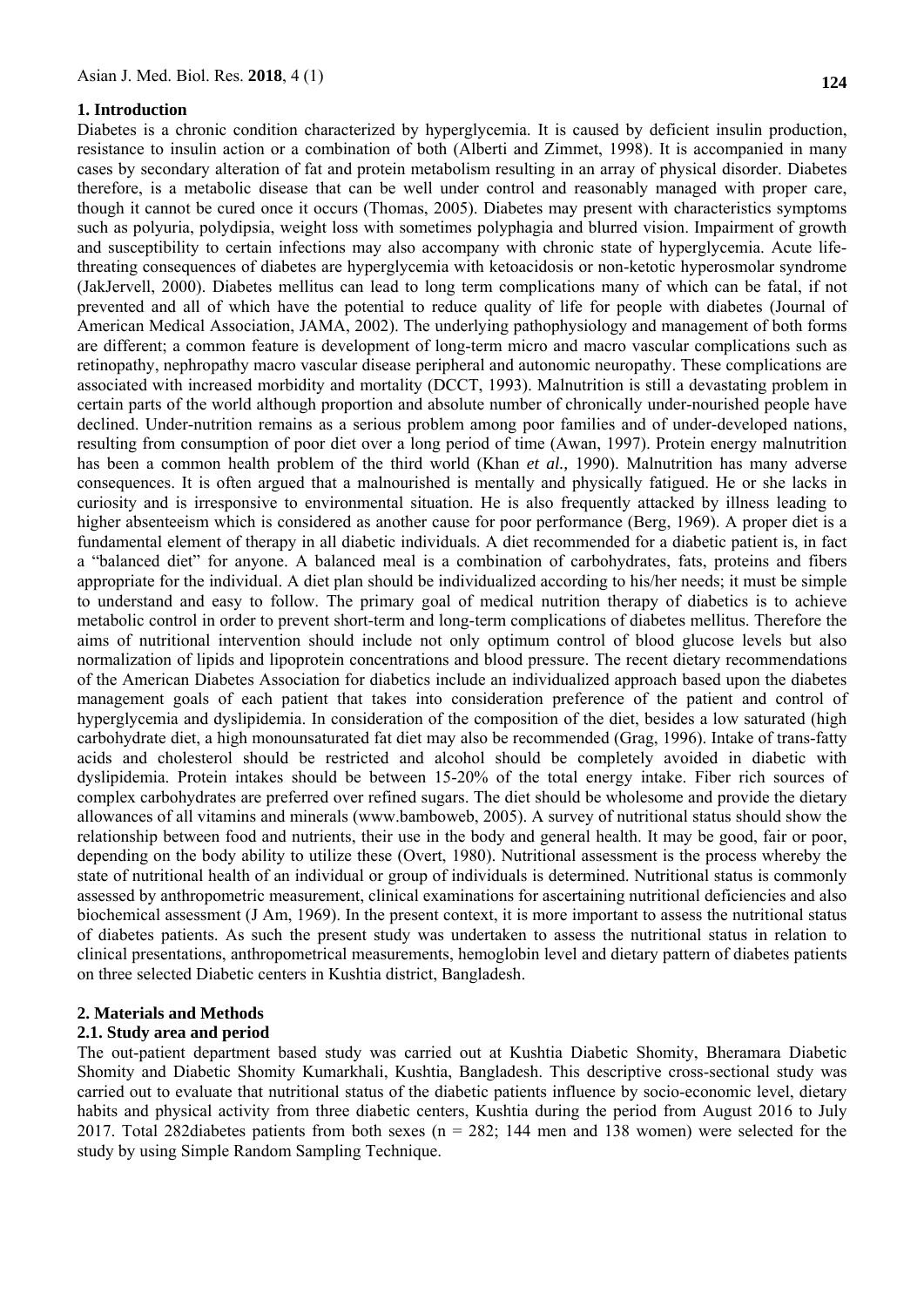# **2.2. Collection of data**

All participants were informed of the purpose of the study and each patient signed a consent form. Data regarding anthropometric information and socioeconomic status like occupation, marital status, education, family size and monthly family income was collected by interviewing the subjects. All diabetic patients from out-patient departments of the three diabetic centers with the following criteria participated in the study: 1). having fasting blood sugar of (7.0 mml/L) 126 mg/dl and above. 2), require insulin or oral hypoglycemic agents or both for the control of blood sugar. Patient's weight and height measurements were taken by the following anthropometric procedures (WHO, 1995). Body weight was measured with a digital weighting scale in kilogram. Height was taken with a measuring scale in centimeters. BMI was calculated by using the formula: Wt (in kg) / Ht (in m<sup>2</sup>) = BMI (in kg/m<sup>2</sup>). Assessment of nutritional status was done by Body Mass Index method (WHO, 1995). Respondents having BMI ˂ 18.5 were considered as underweight, having BMI 18.5-24.9 as normal weight, having BMI 25.0-29.9 as over-weight and having BMI ˃30 as obese. Blood samples were taken from each patient for the estimation of blood glucose, hemoglobin, serum creatinine and lipid profile. The estimation was performed following the new WHO diagnostic criteria (Diabetes care, 1997). Dietary intakes of the participants were collected by an interviewer administered 24-hour recall in the past 24 hours. It was done face to face early in the morning before the patients eat any food. Just like the name implies, the patients were asked to recall all they ate the previous day. The parameters in the food recall table were as follow: food and drink consumed, time the food eaten and description of the food.

# **2.3. Statistical analysis**

Data were checked, entered and analyzed using the computer program Statistical Package for Social Sciences (SPSS) version 22. The statistical analyses include frequencies and mean  $\pm$  SD. For all analyses, *p* value <0.05 was considered statistically significant.

# **3. Results and Discussion**

## **3.1. Socio-demographic data**

A descriptive cross-sectional study was carried out among 282 diabetic patients selected randomly from three diabetic centers in Kushtia district. Socio-demographic profiles of diabetic patients are shown in Table 1.

| <b>Characteristics</b> | <b>Male</b>  | Female       | <b>Total</b>  |
|------------------------|--------------|--------------|---------------|
| Age range (years)      |              |              |               |
| $\leq$ 31              | $6(4.2\%)$   | $17(12.3\%)$ | $23(8.2\%)$   |
| $31 - 40$              | $17(11.8\%)$ | $37(26.8\%)$ | 54 (19.1%)    |
| $41 - 50$              | $34(23.6\%)$ | $40(29.0\%)$ | 74 (26.2%)    |
| $51 - 60$              | $47(32.6\%)$ | 33 (23.9%)   | 80 (28.4%)    |
| >60                    | 40(27.8%)    | 11 $(8.0\%)$ | 51 $(18.1\%)$ |
| Total                  | $144(100\%)$ | 138 (100%)   | 282 (100%)    |
| Place of residence     |              |              |               |
| Urban                  | $69(47.9\%)$ | 73 (52.9%)   | $142(50.4\%)$ |
| Rural                  | $75(52.1\%)$ | $65(47.1\%)$ | 140 (49.6%)   |
| Total                  | $144(100\%)$ | $138(100\%)$ | 282 (100%)    |
| Educational background |              |              |               |
| No formal education    | $29(20.1\%)$ | 55 (39.9%)   | 84 (29.8%)    |
| Primary school         | 35(24.3%)    | 44 (31.9%)   | 79 (28.0%)    |
| Secondary school       | $28(19.4\%)$ | 12(8.7%)     | 40 (14.2%)    |
| Intermediate school    | $19(13.2\%)$ | $14(10.1\%)$ | 33 (11.7%)    |
| Graduate and above     | $33(22.9\%)$ | $13(9.4\%)$  | $46(16.3\%)$  |
| Total                  | 144 (100%)   | 138 (100%)   | 282 (100%)    |
| Marital status         |              |              |               |
| Unmarried              | $2(1.4\%)$   | $1(0.7\%)$   | $3(1.1\%)$    |
| Married                | 138 (95.8%)  | 129 (93.5%)  | 267 (94.7%)   |

|            |  |  | Table 1. Percentage distribution of socio-demographic characteristics of the respondents (Diabetic |  |  |  |
|------------|--|--|----------------------------------------------------------------------------------------------------|--|--|--|
| Patients). |  |  |                                                                                                    |  |  |  |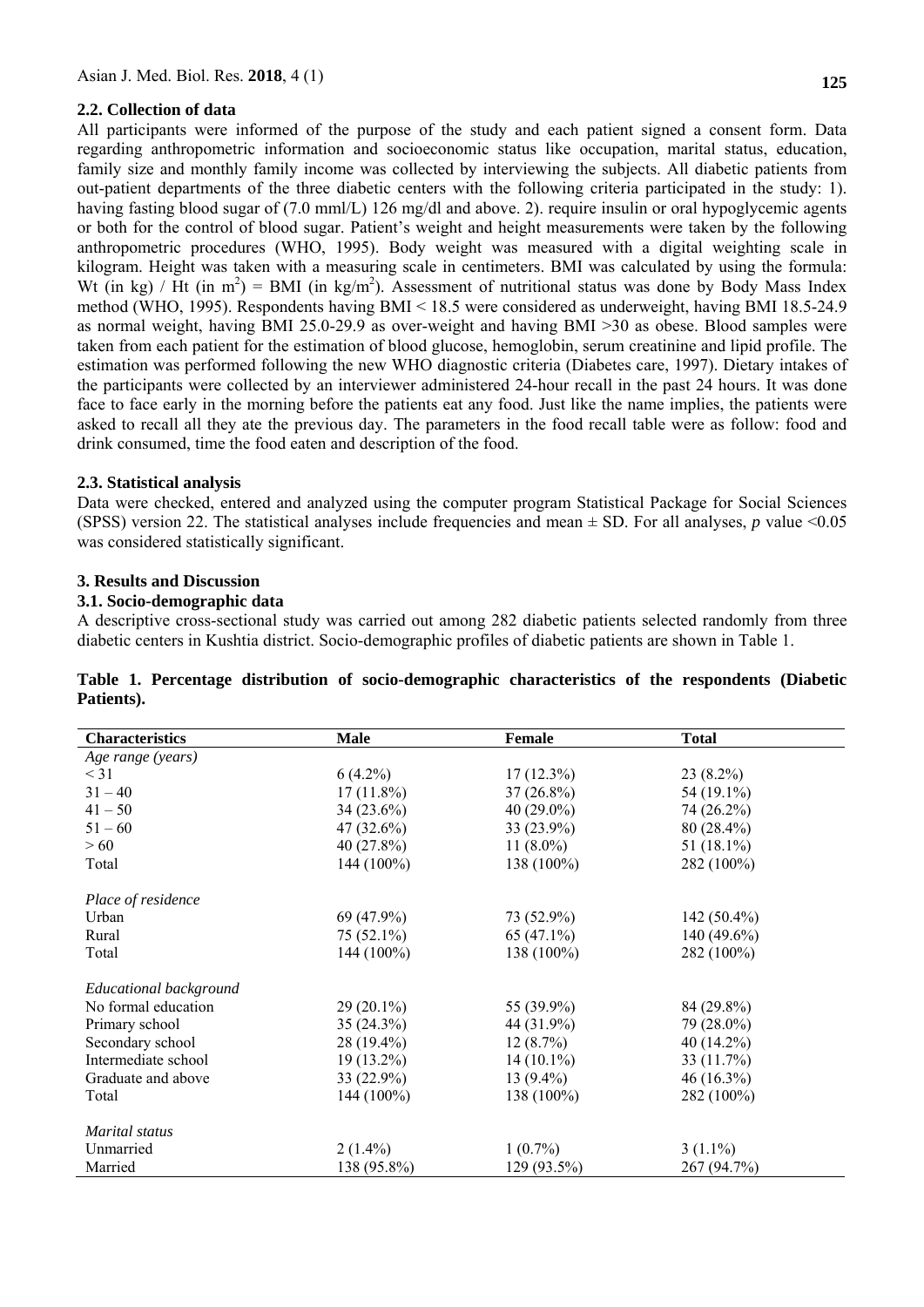| <b>Characteristics</b>                 | <b>Male</b>  | Female        | <b>Total</b>  |
|----------------------------------------|--------------|---------------|---------------|
| Widow                                  | $4(2.8\%)$   | $6(4.3\%)$    | $10(3.5\%)$   |
| Divorced                               | $0(0.0\%)$   | $2(1.4\%)$    | $2(0.7\%)$    |
| Total                                  | 144 (100%)   | 138 (100%)    | 282 (100%)    |
|                                        |              |               |               |
| No. of household members               |              |               |               |
| $\leq$ 3                               | 58 (40.3%)   | 65 $(47.1\%)$ | $123(43.6\%)$ |
| $4 - 6$                                | 75 (52.1%)   | 68 (49.3%)    | 143 (50.7%)   |
| > 6                                    | 11 $(7.6\%)$ | $5(3.6\%)$    | $16(5.7\%)$   |
| Total                                  | 144 (100%)   | 138 (100%)    | 282 (100%)    |
| Occupation                             |              |               |               |
| Unemployed                             | $2(1.4\%)$   | 124 (89.9%)   | 126 (44.7%)   |
| Student                                | $1(0.7\%)$   | $0(0.0\%)$    | $1(0.4\%)$    |
| Farmer                                 | 34 (23.6%)   | $0(0.0\%)$    | 34 (12.1%)    |
| Trader                                 | 55 (38.2%)   | $1(0.7\%)$    | 56 (19.9%)    |
| Junior civil servant                   | $14(9.7\%)$  | $7(5.1\%)$    | $21(7.4\%)$   |
| Senior civil servant                   | $18(12.5\%)$ | $5(3.6\%)$    | $23(8.2\%)$   |
| Retire/Pensioner                       | $17(11.8\%)$ | $1(0.7\%)$    | $18(6.4\%)$   |
| Others                                 | $3(2.1\%)$   | 0(0.0)        | $3(1.1\%)$    |
| Total                                  | 144 (100%)   | 138 (100%)    | 282 (100%)    |
|                                        |              |               |               |
| Monthly household income in Taka (BDT) |              |               |               |
| ${}<$ 4000                             | $15(10.4\%)$ | $4(2.9\%)$    | $19(6.7\%)$   |
| $4000 - 9000$                          | 38 (26.4%)   | $36(26.1\%)$  | 74 (26.2%)    |
| $9001 - 14000$                         | 20 (13.9%)   | 44 (31.9%)    | 64 (22.7%)    |
| $14001 - 19000$                        | $29(20.1\%)$ | 29 (21.0%)    | 58 (20.6%)    |
| >19000                                 | 42 (29.2%)   | $25(18.1\%)$  | $67(23.8\%)$  |
| Total                                  | 144 (100%)   | 138 (100%)    | 282 (100%)    |
| Socio-economic status                  |              |               |               |
| Upper                                  | 43 (29.9%)   | $25(18.1\%)$  | 68 (24.1%)    |
| $Upper - middle$                       | 28 (19.4%)   | 29 (21.0%)    | 57 $(20.2\%)$ |
| Middle                                 | $21(14.6\%)$ | 43 (31.2%)    | 64 (22.7%)    |
| $Upper - lower$                        | $36(25.0\%)$ | $37(26.8\%)$  | 73 (25.9%)    |
| Lower                                  | $16(11.1\%)$ | $4(2.9\%)$    | $20(7.1\%)$   |
| Total                                  | 144 (100%)   | 138 (100%)    | 282 (100%)    |
|                                        |              |               |               |

Table 1 has shown that a total of 51.1% of the subjects were males and 48.9% were females. Only 8.2% of the subjects (4.2% were male and 12.3% were female) were within the age range of 30 years and below. Another 28.4% were within the age range of 51 to 60 years. About 32.6% were male and 23.9% were female subjects were within the age range of 51 to 60 years. About 50.4% of the diabetic patients were resided in urban area and 49.6% were resided in rural area. A total of 28.0% of the subjects (male were 24.3% and female were 31.9%) had primary education and about 95% of the subjects (94.7%) were married. About 44.7% of subjects were unemployed and 19.9% were traders. About half of the patient (50.7%) had 4 to 6 family members. About 23.8% families' monthly income were more than 19000 BDT. About 44.3% of the subjects were high income level (24.1% were upper and 20.2% were upper-middle socio-economic status), 22.7% were middle income level and 33.0% were low income level (25.9% were upper-lower and 7.1% were lower socio-economic status).

#### **3.2. Biophysical characteristics**

Biophysical characteristics of male and female diabetic patients in Kushtia district are shown in Table 2.

# Asian J. Med. Biol. Res. **2018**, 4 (1) **126**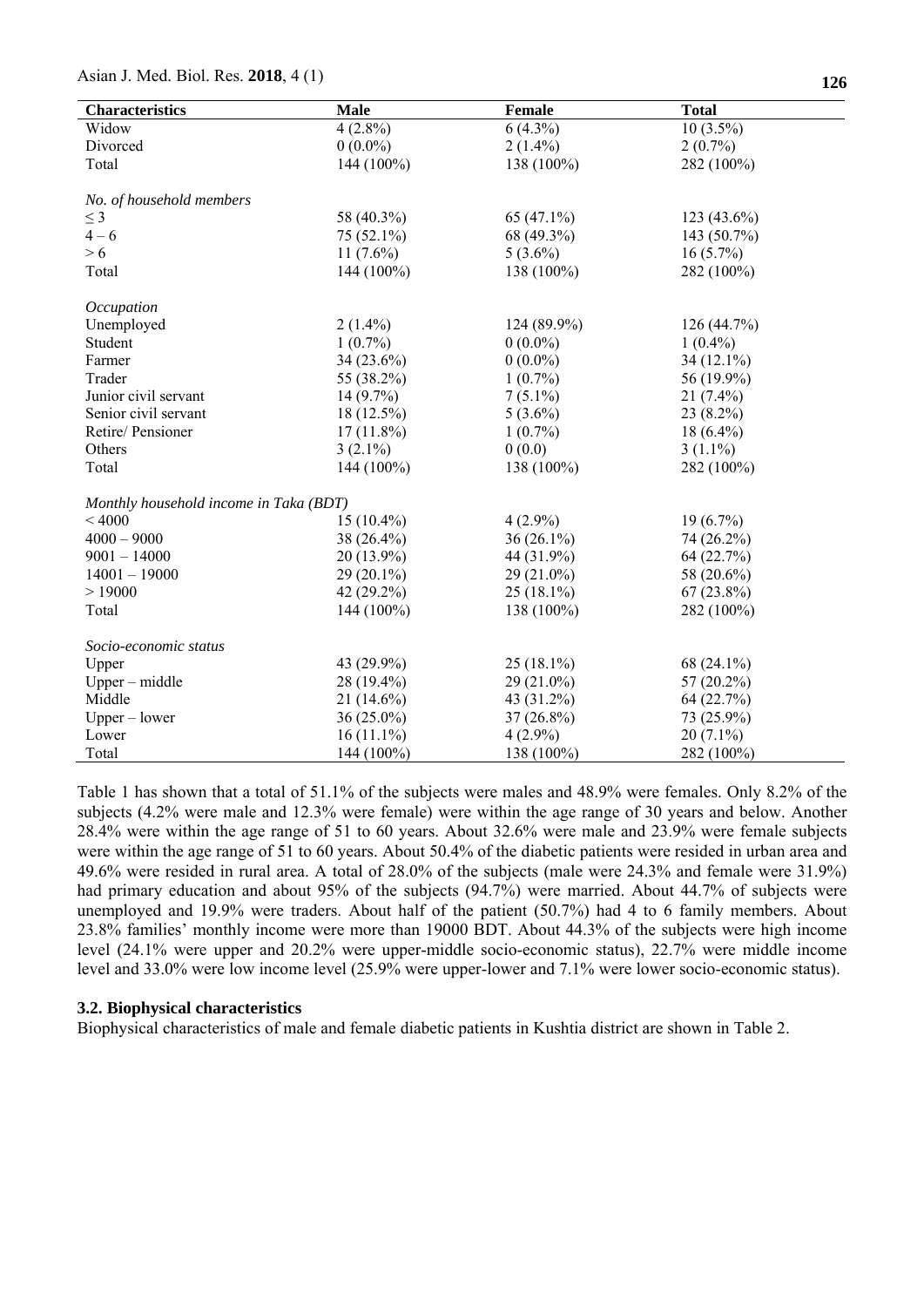| <b>Characteristics</b>   | <b>Male</b>   | <b>Female</b> | <b>Total</b>  |  |
|--------------------------|---------------|---------------|---------------|--|
| Systolic blood pressure  |               |               |               |  |
| $= 140$ normal           | $91(63.2\%)$  | $109(79.0\%)$ | 200 (70.9%)   |  |
| $>140$ high              | 53 (36.8%)    | $29(21.0\%)$  | $82(29.1\%)$  |  |
| Total                    | 144 (100%)    | 138 (100%)    | 282 (100%)    |  |
| Diastolic blood pressure |               |               |               |  |
| $= 90$ normal            | 88 (61.1%)    | $94(68.1\%)$  | 182 (64.5%)   |  |
| $> 90$ high              | 56 (38.9%)    | 44 (31.9%)    | $100(35.5\%)$ |  |
| Total                    | $144(100\%)$  | 138 (100%)    | 282 (100%)    |  |
| <b>Smoking</b>           |               |               |               |  |
| Yes                      | 74 (51.4%)    | $0(0.0\%)$    | 74 (26.2%)    |  |
| No.                      | 70 (48.6%)    | 138 (100%)    | 208 (73.8%)   |  |
| Total                    | 144 (100%)    | 138 (100%)    | 282 (100%)    |  |
| Exercise                 |               |               |               |  |
| Yes                      | 92 (63.9%)    | $82(59.4\%)$  | 174(61.7%)    |  |
| N <sub>0</sub>           | 52 $(36.1\%)$ | 56 $(40.6\%)$ | $108(38.3\%)$ |  |
| Total                    | 144 (100%)    | 138 (100%)    | 282 (100%)    |  |

|  |  | Table 2. Percentage distribution of biophysical characteristics of the respondents (Diabetic Patients). |
|--|--|---------------------------------------------------------------------------------------------------------|
|  |  |                                                                                                         |

Table 2 has explained that, a total of 29.1% of the subjects had high systolic blood pressure and 35.5% of the subjects had high diastolic blood pressure. Again about 36.8% and 38.9% of the diabetic male had high systolic and diastolic blood pressure, whereas 21.0% and 31.9% of the diabetic female had high systolic and diastolic blood pressure. So the result shows that male diabetic patients were more prevalent for high systolic and diastolic blood pressure than that of female. About 73.8% of the total subjects were non-smoker. About 63.9% of the male subjects and 59.4% of the female subjects had experience of regular physical exercise.

#### **3.3. Anthropometric indices**

Anthropometric characteristics of the diabetic patients are shown in Table 3, Table 4 and Table 5.

## **Table 3. Distribution of mean body mass index (BMI) of the respondents (Diabetic Patients) according to sex.**

| <b>BMI</b> ranges $(kg/m^2)$   |     |                  |                  | Variables                                          |     |                            |      |
|--------------------------------|-----|------------------|------------------|----------------------------------------------------|-----|----------------------------|------|
|                                |     |                  |                  | $\dots \dots \dots \dots To tal \dots \dots \dots$ |     | <i>p</i> -value            |      |
|                                | N   | Male             | $\boldsymbol{N}$ | Female                                             | N   | (%)                        | Mean |
| $(18.5 \text{ (underweight)})$ | 9   | $16.30 \pm 1.98$ | 4                | $18.05 \pm 0.38$                                   | 13  | $4.6\%$                    |      |
| 18.5-24.9 (Normal)             | 86  | $21.92 \pm 1.67$ | 52               | $22.02 \pm 1.93$                                   | 138 | 48.9%                      |      |
| 25-29.9 (Overweight)           | 46  | $26.71 \pm 1.24$ | 60               | $27.00 \pm 1.46$                                   | 106 | 37.6%                      |      |
| $>30$ (Obesity)                |     | $32.37 \pm 1.17$ | 22               | $33.07 \pm 2.92$                                   | 25  | $8.9\%$                    |      |
| Mean                           | 144 | $23.32 \pm 3.47$ | 138              | $25.83 \pm 4.46$                                   | 282 | $100.0\%$ 24.55 $\pm$ 4.18 | .000 |

Table 3 has revealed that the mean BMI of the males was  $23.32\pm3.47$ kg/m2 and that of the females was  $25.83\pm4.46$  kg/m2. The BMI value for the females was significantly ( $p(0.05)$ ) higher than that of males. A total of 37.6% (n=106) of the patients were overweight, 8.9% (n=25) were obese, 4.6% (n=13) were underweight and 48.9% (n=138) were normal.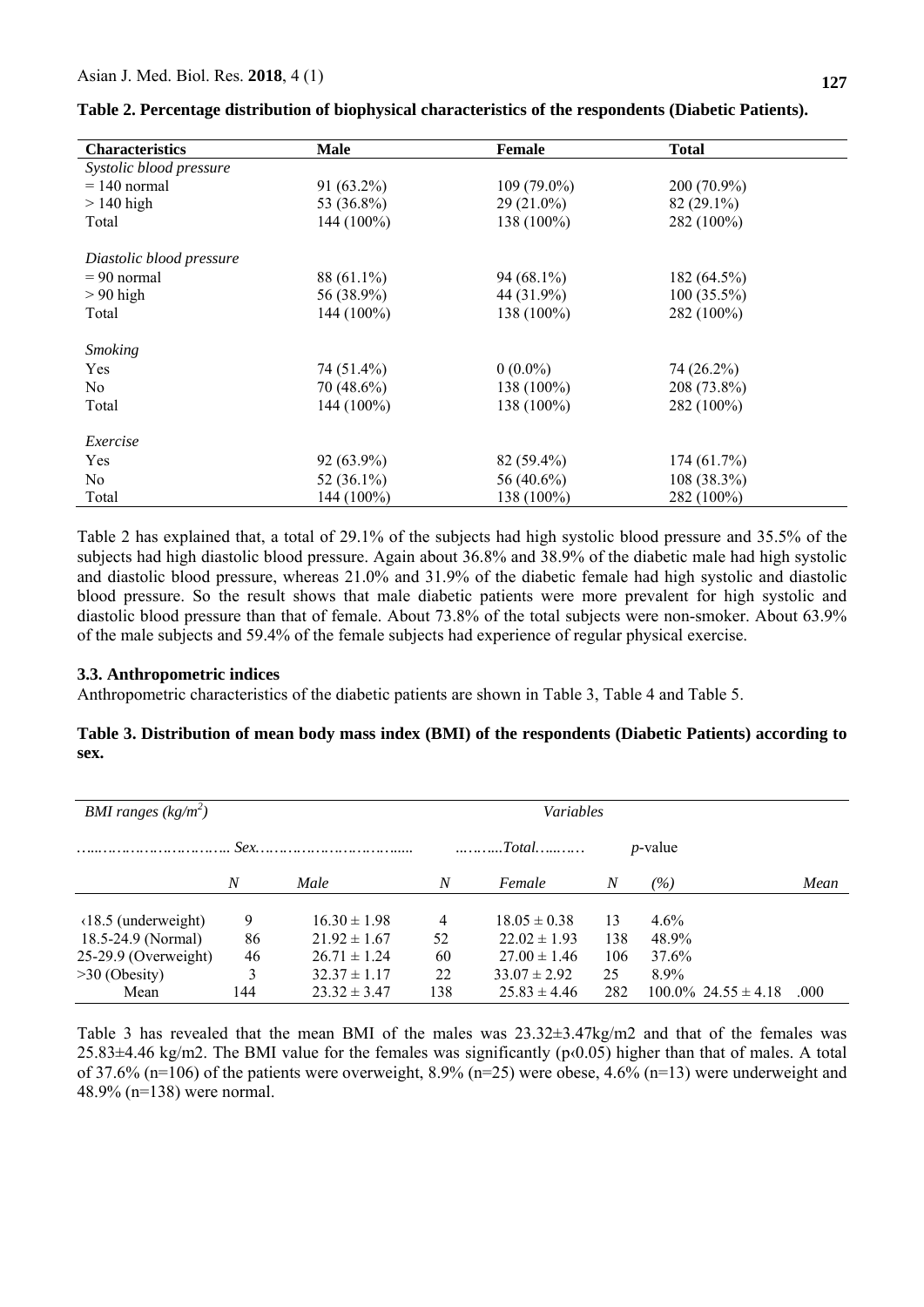| Variables              | < 18.5       | $18.5 - 24.9$ | $25.0 - 29.9$ | > 30.0       | Total         |  |
|------------------------|--------------|---------------|---------------|--------------|---------------|--|
| Sex                    |              |               |               |              |               |  |
| Males                  | $9(69.2\%)$  | 86 (62.3%)    | 46 (43.4%)    | $3(12.0\%)$  | $144(51.1\%)$ |  |
| Female                 | $4(30.8\%)$  | 52 (37.7%)    | $60(56.6\%)$  | 22 (88.0%)   | 138 (48.9%)   |  |
| Total                  | 13 (100%)    | 138 (100%)    | $106(100\%)$  | 25 (100%)    | 282 (100%)    |  |
| Place of residence     |              |               |               |              |               |  |
| Urban                  | $1(7.7\%)$   | 46 (33.3%)    | 76 (71.7%)    | $19(76.0\%)$ | $142(50.4\%)$ |  |
| Rural                  | $12(92.3\%)$ | 92 (66.7%)    | $30(28.3\%)$  | $6(24.0\%)$  | $140(49.6\%)$ |  |
| Total                  | 13 (100%)    | 138 (100%)    | $106(100\%)$  | $25(100\%)$  | 282 (100%)    |  |
| Educational background |              |               |               |              |               |  |
| No formal education    | $7(53.8\%)$  | $35(25.4\%)$  | $35(33.0\%)$  | $7(28.0\%)$  | 84 (29.8%)    |  |
| Primary school         | $5(38.5\%)$  | $34(24.6\%)$  | $34(32.1\%)$  | $6(24.0\%)$  | 79 (28.0%)    |  |
| Secondary school       | $0(0.0\%)$   | $27(19.6\%)$  | $9(8.5\%)$    | $4(16.0\%)$  | 40 (14.2%)    |  |
| Intermediate school    | $1(7.7\%)$   | $16(11.6\%)$  | $13(12.3\%)$  | $3(12.0\%)$  | 33 (11.7%)    |  |
| Graduate and above     | $0(0.0\%)$   | $26(18.8\%)$  | $15(14.2\%)$  | $5(20.0\%)$  | $46(16.3\%)$  |  |
| Total                  | 13 (100%)    | 138 (100%)    | $106(100\%)$  | 25 (100%)    | 282 (100%)    |  |
| Occupation             |              |               |               |              |               |  |
| Unemployed             | $4(30.7\%)$  | 45 (32.7%)    | 59 (55.7%)    | 18 (72.0%)   | 126(44.7%)    |  |
| Student                | $0(0.0\%)$   | $1(0.7\%)$    | $0(0.0\%)$    | $0(0.0\%)$   | $1(0.4\%)$    |  |
| Farmer                 | $6(46.2\%)$  | 22 (15.9%)    | $5(4.7\%)$    | $1(4.0\%)$   | 34 (12.1%)    |  |
| Trader                 | $3(23.1\%)$  | $29(21.0\%)$  | $22(20.8\%)$  | $2(8.0\%)$   | 56 (19.9%)    |  |
| Junior civil servant   | $0(0.0\%)$   | 12(8.7%)      | $6(5.7\%)$    | $3(12.0\%)$  | $21(7.4\%)$   |  |
| Senior civil servant   | $0(0.0\%)$   | 15 (10.9%)    | $8(7.5\%)$    | $0(0.0\%)$   | $23(8.2\%)$   |  |
| Retire/Pensioner       | $0(0.0\%)$   | 12(8.7%)      | 5(4.7%)       | $1(4.0\%)$   | $18(6.4\%)$   |  |
| Others                 | $0(0.0\%)$   | $2(1.4\%)$    | $1(0.9\%)$    | $0(0.0\%)$   | $3(1.1\%)$    |  |
| Total                  | 13 (100%)    | 138 (100%)    | $106(100\%)$  | $25(100\%)$  | 282 (100%)    |  |
| Socio-economic status  |              |               |               |              |               |  |
| Upper                  | $0(0.0\%)$   | $35(25.4\%)$  | 23 (21.7%)    | $10(40.0\%)$ | $68(24.1\%)$  |  |
| Upper-middle           | $2(15.4\%)$  | $28(20.3\%)$  | 23(21.7%)     | $4(16.0\%)$  | 57 $(20.2\%)$ |  |
| Middle                 | $4(30.7\%)$  | 24 (17.4%)    | $31(29.3\%)$  | $5(20.0\%)$  | 64 (22.7%)    |  |
| Upper-lower            | $6(46.2\%)$  | $37(26.8\%)$  | 24 (22.6%)    | $6(24.0\%)$  | 73 (25.9%)    |  |
| Lower                  | $1(7.7\%)$   | $14(10.1\%)$  | $5(4.7\%)$    | $0(0.0\%)$   | $20(7.1\%)$   |  |
| Total                  | 13 (100%)    | 138 (100%)    | $106(100\%)$  | $25(100\%)$  | 282 (100%)    |  |
|                        |              |               |               |              |               |  |

**Table 4. Cross tabulation of BMI with sex, place of residence, educational levels, occupation and socioeconomic status of the respondents (Diabetic Patients).**

Table 4 has shown the cross tabulation of BMI of subjects with sex, place of residence, educational level, occupation and socio-economic status. Among 13 diabetics who were underweight, 69.2% were males and 30.8% were females. Among those who were of normal weight 62.3% were males and 37.7% were females. Among the 25 diabetics who were obese 12.0% were males while 88.0% were females. As many as 56.6% of female were overweight, among the overweight category while 43.4% male were overweight. About 7.7% of the diabetics who lived in urban area were underweight while 92.3% who lived in rural were underweight. About 33.3% of diabetics who were normal weight live in the urban and 66.7% in the rural. Among the 106 subjects within the overweight category 71.7% of those that lived in urban area were overweight while 28.3% were from the rural area. Among the 25 subjects who were obese 76.0% were from the urban while 24.0% were from the rural area. Among 106 diabetics who were overweight 8.5% had secondary education while 33.0% had no formal education. In obese category, among 25 subjects 28.0% had no formal education, 16.0% had secondary education, while 20.0% of the subjects that had graduate and above. Unemployed respondents showed overweight 59 (55.7%) more and among 25 obese patients 72.0% were unemployed. On the other hand among 13 underweight respondents more (46.2%) were farmer. But no underweight with high family income could be detected. Among 25 obese patients more (40.0%) were from upper socio-economic status.

Table-5 shows relationship between the socioeconomic variables and BMI of diabetic patients. The BMI of patients was significant in different sex, resident and occupation. There were no significant differences ( $p$  > 0.05) in the BMI of patients in different educational attainments and age range.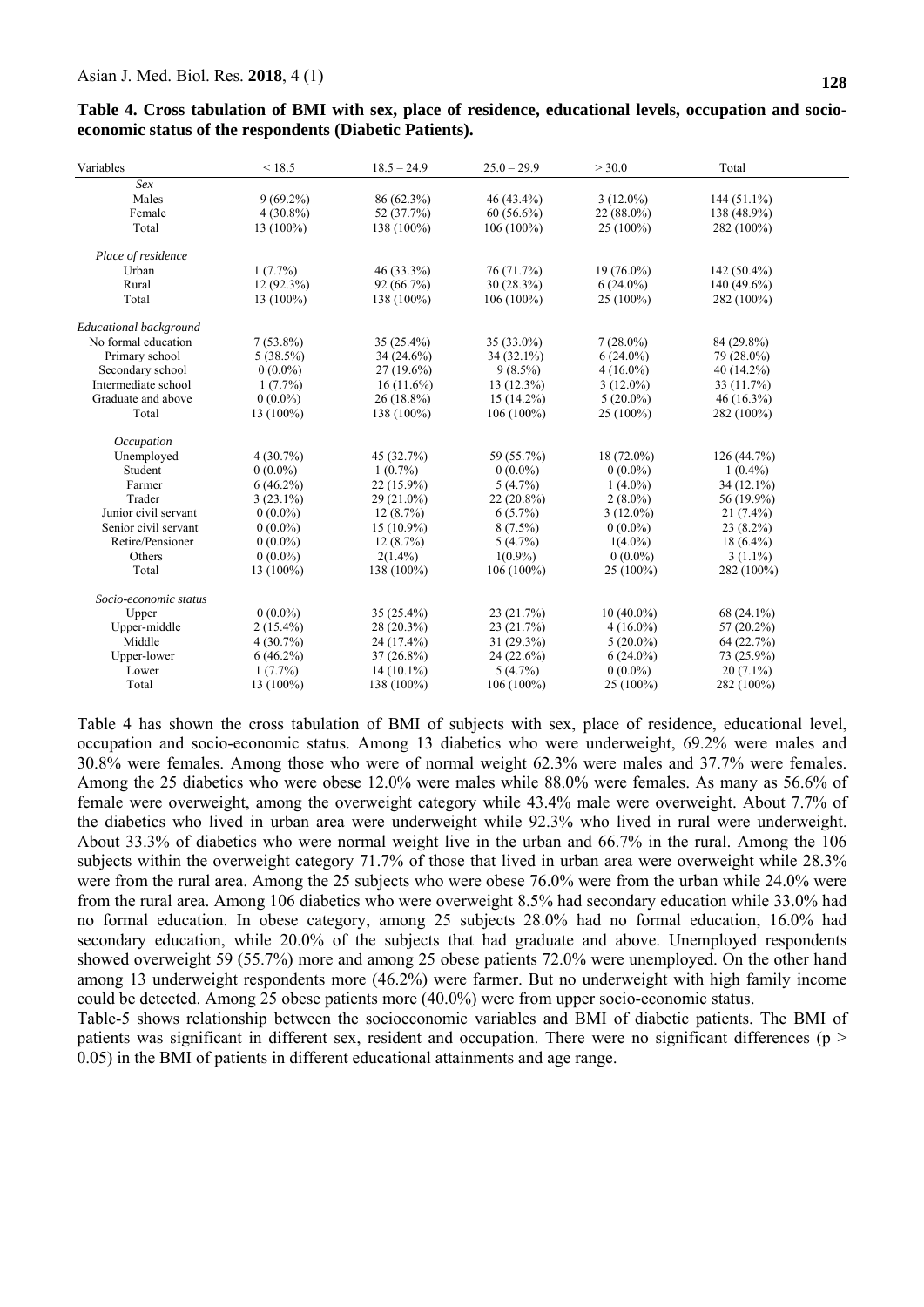| Sex<br>$23.32 \pm 3.47^b$<br>Male<br>144<br>$25.83 \pm 4.46^a$<br>Female<br>138<br>282<br>$24.55 \pm 4.18$<br>.000<br>Mean<br>Age range (years)<br>23<br>$25.63 \pm 5.06^a$<br>$<$ 31<br>54<br>$25.28 \pm 4.27^a$<br>$31 - 40$<br>$25.10 \pm 4.28^a$<br>$41 - 50$<br>74<br>$23.71 \pm 3.99^a$<br>$51 - 60$<br>80<br>51<br>$23.79 \pm 3.49^a$<br>61 and above<br>282<br>$24.55 \pm 4.18$<br>.051<br>Mean<br>Place of residence<br>$26.15 \pm 3.97^b$<br>142<br>Urban<br>140<br>$22.92 \pm 3.74^a$<br>Rural<br>282<br>Mean<br>.000<br>$24.55 \pm 4.18$<br>Educational background<br>No formal education<br>84<br>$24.26 \pm 4.58^a$<br>$24.68 \pm 3.64^a$<br>Primary school<br>79<br>$24.29 \pm 4.67^a$<br>Secondary school<br>40 |  |
|---------------------------------------------------------------------------------------------------------------------------------------------------------------------------------------------------------------------------------------------------------------------------------------------------------------------------------------------------------------------------------------------------------------------------------------------------------------------------------------------------------------------------------------------------------------------------------------------------------------------------------------------------------------------------------------------------------------------------------|--|
|                                                                                                                                                                                                                                                                                                                                                                                                                                                                                                                                                                                                                                                                                                                                 |  |
|                                                                                                                                                                                                                                                                                                                                                                                                                                                                                                                                                                                                                                                                                                                                 |  |
|                                                                                                                                                                                                                                                                                                                                                                                                                                                                                                                                                                                                                                                                                                                                 |  |
|                                                                                                                                                                                                                                                                                                                                                                                                                                                                                                                                                                                                                                                                                                                                 |  |
|                                                                                                                                                                                                                                                                                                                                                                                                                                                                                                                                                                                                                                                                                                                                 |  |
|                                                                                                                                                                                                                                                                                                                                                                                                                                                                                                                                                                                                                                                                                                                                 |  |
|                                                                                                                                                                                                                                                                                                                                                                                                                                                                                                                                                                                                                                                                                                                                 |  |
|                                                                                                                                                                                                                                                                                                                                                                                                                                                                                                                                                                                                                                                                                                                                 |  |
|                                                                                                                                                                                                                                                                                                                                                                                                                                                                                                                                                                                                                                                                                                                                 |  |
|                                                                                                                                                                                                                                                                                                                                                                                                                                                                                                                                                                                                                                                                                                                                 |  |
|                                                                                                                                                                                                                                                                                                                                                                                                                                                                                                                                                                                                                                                                                                                                 |  |
|                                                                                                                                                                                                                                                                                                                                                                                                                                                                                                                                                                                                                                                                                                                                 |  |
|                                                                                                                                                                                                                                                                                                                                                                                                                                                                                                                                                                                                                                                                                                                                 |  |
|                                                                                                                                                                                                                                                                                                                                                                                                                                                                                                                                                                                                                                                                                                                                 |  |
|                                                                                                                                                                                                                                                                                                                                                                                                                                                                                                                                                                                                                                                                                                                                 |  |
|                                                                                                                                                                                                                                                                                                                                                                                                                                                                                                                                                                                                                                                                                                                                 |  |
|                                                                                                                                                                                                                                                                                                                                                                                                                                                                                                                                                                                                                                                                                                                                 |  |
|                                                                                                                                                                                                                                                                                                                                                                                                                                                                                                                                                                                                                                                                                                                                 |  |
|                                                                                                                                                                                                                                                                                                                                                                                                                                                                                                                                                                                                                                                                                                                                 |  |
|                                                                                                                                                                                                                                                                                                                                                                                                                                                                                                                                                                                                                                                                                                                                 |  |
| 33<br>$24.58 \pm 4.00^a$<br>Intermediate school                                                                                                                                                                                                                                                                                                                                                                                                                                                                                                                                                                                                                                                                                 |  |
| Graduate and above<br>46<br>$25.05 \pm 4.04^a$                                                                                                                                                                                                                                                                                                                                                                                                                                                                                                                                                                                                                                                                                  |  |
| 282<br>.860<br>Mean<br>$24.55 \pm 4.18$                                                                                                                                                                                                                                                                                                                                                                                                                                                                                                                                                                                                                                                                                         |  |
| Occupation                                                                                                                                                                                                                                                                                                                                                                                                                                                                                                                                                                                                                                                                                                                      |  |
| $25.72 \pm 4.31^{\rm b}$<br>126<br>Unemployed                                                                                                                                                                                                                                                                                                                                                                                                                                                                                                                                                                                                                                                                                   |  |
| $21.60 \pm 0.00^b$<br>Student<br>$\mathbf{1}$                                                                                                                                                                                                                                                                                                                                                                                                                                                                                                                                                                                                                                                                                   |  |
| $21.78 \pm 3.95^{\rm b}$<br>34<br>Farmer                                                                                                                                                                                                                                                                                                                                                                                                                                                                                                                                                                                                                                                                                        |  |
| $24.20 \pm 3.53^{\rm b}$<br>Trader<br>56                                                                                                                                                                                                                                                                                                                                                                                                                                                                                                                                                                                                                                                                                        |  |
| $25.35 \pm 4.97^b$<br>Junior civil servant<br>21                                                                                                                                                                                                                                                                                                                                                                                                                                                                                                                                                                                                                                                                                |  |
| $23.59 \pm 2.89^b$<br>23<br>Senior civil servant                                                                                                                                                                                                                                                                                                                                                                                                                                                                                                                                                                                                                                                                                |  |
| $23.38 \pm 3.13^b$<br>18<br>Retire/Pensioner                                                                                                                                                                                                                                                                                                                                                                                                                                                                                                                                                                                                                                                                                    |  |
| 3<br>$22.93 \pm 2.74^a$<br>Others                                                                                                                                                                                                                                                                                                                                                                                                                                                                                                                                                                                                                                                                                               |  |
| 282<br>$24.55 \pm 4.18$<br>Mean<br>.000                                                                                                                                                                                                                                                                                                                                                                                                                                                                                                                                                                                                                                                                                         |  |

**Table 5. Relationship between respondent's (Diabetic Patients) variable and mean BMI.** 

*ab: values with different subscript letters in the same column are significantly different (P < 0.05)*.

# **3.4. Biochemical tests**

Biochemical indices of the diabetic patients are shown in Table 6.

# **Table 6. Mean biochemical indices of the respondents (Diabetic Patients).**

| <b>Biochemical indices:</b>         | <b>Male</b>        | Female                                | Male & female P. value |      | <b>Normal</b>          |
|-------------------------------------|--------------------|---------------------------------------|------------------------|------|------------------------|
| <b>Combined range</b>               |                    |                                       |                        |      |                        |
| Blood hemoglobin level $(g/dl)$     | $12.85 \pm 1.48$   | $12.11 \pm 1.36$                      | $12.49 \pm 1.47$       | .000 | M: 14-18, F: 11.5-16.5 |
| Fasting blood glucose (mmol/L)      | $8.69 \pm 1.48$    | $9.04 \pm 1.84$                       | $8.86 \pm 1.67$        | .080 | < 7.0                  |
| Bl. Glucose 2 hours after breakfast | $13.86 \pm 2.92$   | $14.01 \pm 2.84$                      | $13.94 \pm 2.88$       | .673 | < 11.1                 |
| Serum creatinin (mg/dl)             | $1.17 \pm 1.05$    | $1.26 \pm 1.05$                       | $1.22 \pm 1.05$        | .480 | $0.70 - 1.20$          |
| Total cholesterol (mg/dl)           | $198.49 \pm 51.87$ | $195.92 \pm 45.96$                    | $197.23 \pm 48.99$     | .660 | Up to $200$            |
| $LDL$ (mg/dl)                       | $119.66 \pm 48.34$ | $114.65 \pm 40.45$                    | $117.21 \pm 44.65$     | .347 | < 150                  |
| $HDL$ (mg/dl)                       | $35.31 \pm 5.53$   | $34.59 \pm 5.21$                      | $34.96 \pm 5.38$       | .263 | M: >45, F: >35         |
| Triglycerides (mg/dl)               |                    | $217.57 \pm 70.95$ $233.37 \pm 76.63$ | $225.30 \pm 74.08$     | .073 | $50 - 150$             |

 $HDL = High density lipoprotein$ 

 $LDL = Low density lipoprotein$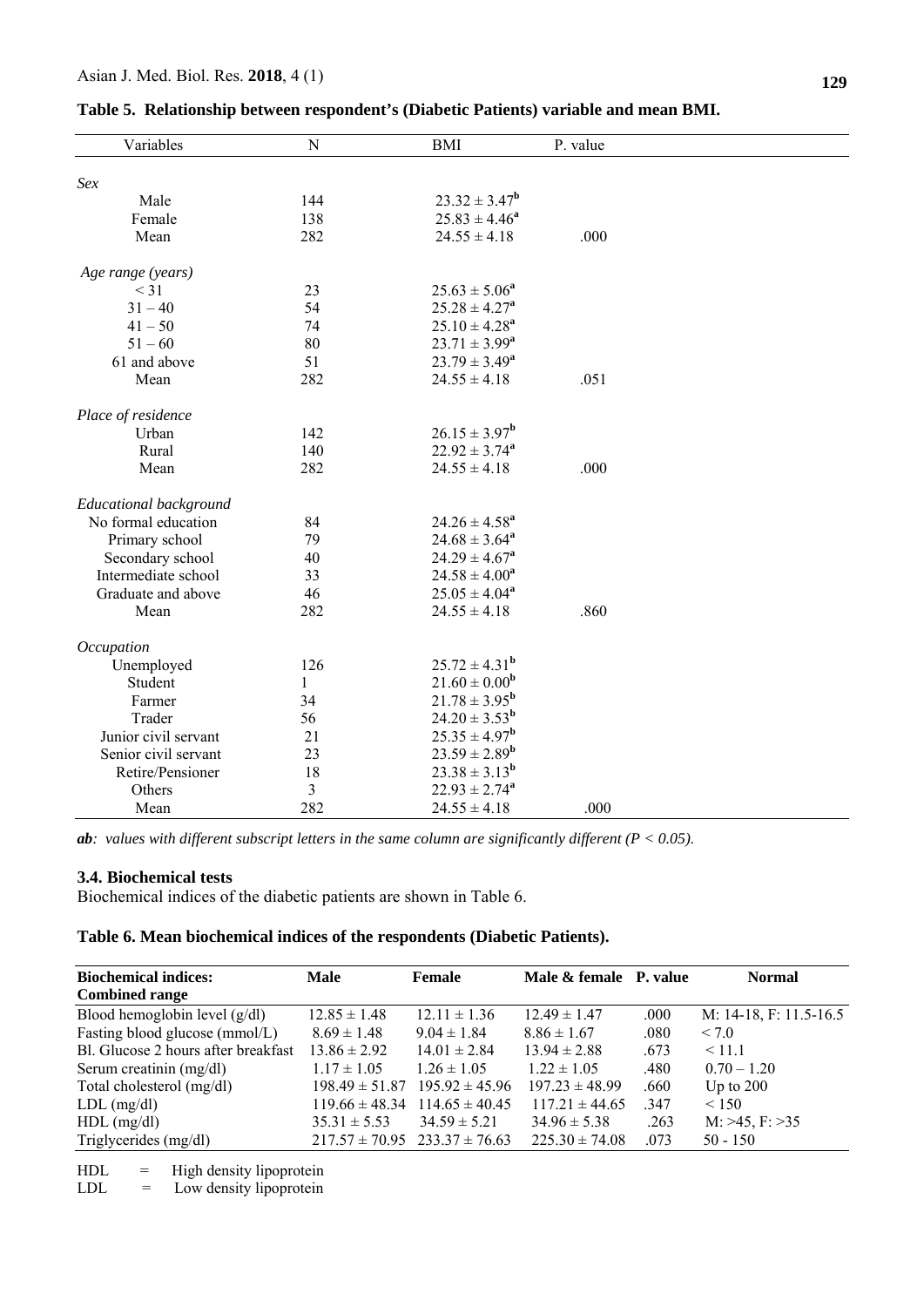The mean blood hemoglobin level was 12.49±1.47g/dl, in which male hemoglobin level was 12.85±1.48g/dl and of female was  $12.11\pm1.36g/dl$ . The mean fasting blood glucose level of the patients was  $8.86\pm1.67$ mmol/L and blood glucose level two hours after breakfast was 13.94±2.88mmol/L. The mean serum creatinine level of the male patients were  $1.17\pm1.05$ mg/dl and female were  $1.26\pm1.05$ mg/dl. The patients mean total cholesterol, low density lipoprotein; high density lipoprotein and triglyceride levels were 197.23±48.99mg/dl, 117.21±44.65mg/dl, 34.96±5.38mg/dl and 225.30±74.08mg/dl respectively.

# **3.5. Clinical findings**

The distributions of family history of chronic diseases of the diabetics have shown in Table 7.

| <b>Variables:</b>                         | <b>Male</b>  | Female       | <b>Total</b>  |  |
|-------------------------------------------|--------------|--------------|---------------|--|
| <b>Family history of chronic diseases</b> |              |              |               |  |
| None                                      | 71 (49.3%)   | $39(28.3\%)$ | $110(39.0\%)$ |  |
| DM                                        | $8(5.5\%)$   | 11 $(8.0\%)$ | $19(6.7\%)$   |  |
| <b>HTN</b>                                | $35(24.3\%)$ | $39(28.3\%)$ | 74 (26.3%)    |  |
| HTN and DM                                | $12(8.3\%)$  | 26(18.7%)    | 38 (13.5%)    |  |
| HTN, DM and CVD                           | $1(0.7\%)$   | $6(4.3\%)$   | $7(2.5\%)$    |  |
| HTN, DM and Asthma                        | $7(4.9\%)$   | 11 $(8.0\%)$ | $18(6.4\%)$   |  |
| DM and Renal disease                      | $3(2.1\%)$   | $3(2.2\%)$   | $6(2.1\%)$    |  |
| HTN, DM and renal disease                 | $7(4.9\%)$   | $3(2.2\%)$   | $10(3.5\%)$   |  |
| Total                                     | 144 (100%)   | 138 (100%)   | 282 (100%)    |  |
|                                           |              |              |               |  |

**Table 7. Family history of chronic diseases of the respondents (Diabetic Patients) according to sex.** 

HTN = Hypertension

DM = Diabetes Mellitus

CVD = Cerebral Vascular Disease

About 39.0% of the diabetic patient had no family history of chronic diseases. Only 6.7% of the diabetic patient had family history of diabetes alone and 26.3% patients had family history of hypertension alone. About 13.5% and 2.5% patients had family history of hypertension and hypertension with CVD along with diabetes. About 2.1% patients had family history of renal disease and 3.5% had hypertension and renal disease along with diabetes.

## **3.6. Dietary results**

The food consumption patterns of the respondents are shown in Table 8.

|  |                                            |  |  | Table 8. Percent distribution of the respondents (Diabetic Patients) by consumption frequencies of |  |
|--|--------------------------------------------|--|--|----------------------------------------------------------------------------------------------------|--|
|  | selected food groups (Multiple responses). |  |  |                                                                                                    |  |

| Food groups            | <b>Male</b> (133) | Female $(126)$ | <b>Total (259)</b> |  |
|------------------------|-------------------|----------------|--------------------|--|
| Rice                   | 132 (99.2%)       | $125(99.2\%)$  | 257 (99.2%)        |  |
| Wheat flour/Bread      | 120 (90.2%)       | $118(93.6\%)$  | 238 (91.9%)        |  |
| Meat                   | 30(22.5%)         | $27(21.4\%)$   | $57(22.0\%)$       |  |
| Fish                   | $82(61.6\%)$      | 90(71.5%)      | $172(66.5\%)$      |  |
| Egg                    | 79 (59.4%)        | 73 (57.9%)     | 152 (58.7%)        |  |
| Pulses, nuts           | $108(81.2\%)$     | 98 (77.8%)     | $206(79.5\%)$      |  |
| Green leafy vegetables | 131 (98.5%)       | $125(99.2\%)$  | 256 (98.8%)        |  |
| Fruits                 | 50 (37.5%)        | $72(57.0\%)$   | 122(47.2%)         |  |
| Milk and milk products | 36 (27.0%)        | 52 (41.2%)     | 88 (34.0%)         |  |
| Tea, biscuits          | $61(45.8\%)$      | $17(13.5\%)$   | 78 (30.0%)         |  |
| Fats and oils          | $4(3.0\%)$        | $3(2.4\%)$     | 7(2.7%)            |  |
| Dairy products         | 23 (17.3%)        | $27(21.4\%)$   | $50(19.3\%)$       |  |

Majority (99.2%) consumed rice once per day while few (34.0%) consumed milk and milk product once per day. Averagely (58.7%) of the respondents consumed egg while majority (98.8%) consumed green leafy vegetables once per day. Fried and dairy products were consumed by 19.3% once per day while fruits were consumed by 47.2% respondents once per day. Approximately 79.5% consumed pulses and nuts once daily while 30.0% consumed tae and biscuit once per day. Majority of the patients (66.5%) consumed fish once per